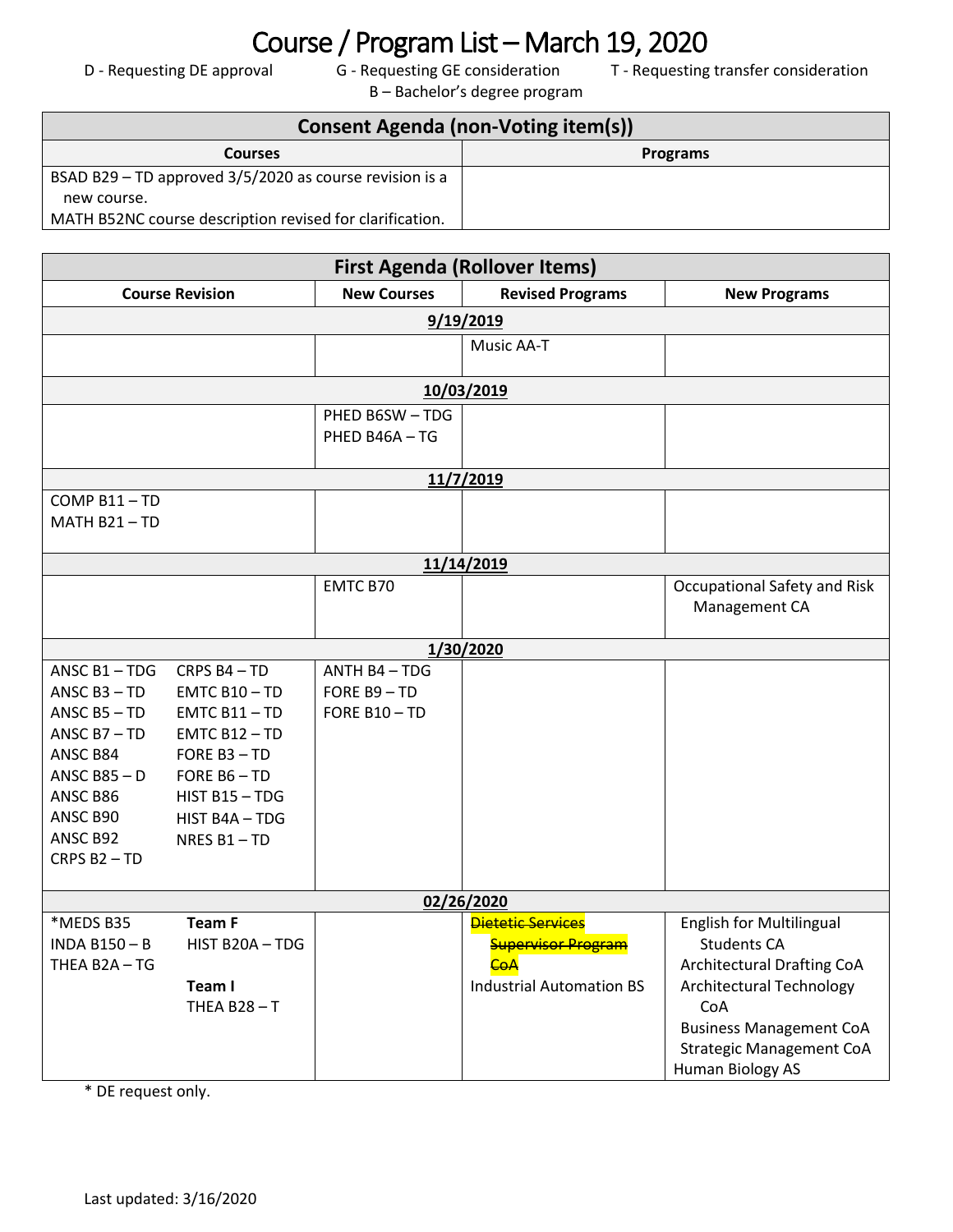## Course / Program List – March 19, 2020<br>
D - Requesting DE approval G - Requesting GE consideration T - Requesting

B – Bachelor's degree program

T - Requesting transfer consideration

| <b>First Agenda (Rollover Items)</b> |                |                    |                         |                                                  |
|--------------------------------------|----------------|--------------------|-------------------------|--------------------------------------------------|
| <b>Course Revision</b>               |                | <b>New Courses</b> | <b>Revised Programs</b> | <b>New Programs</b>                              |
|                                      |                |                    | 03/05/2020              |                                                  |
| Team A                               | Team I         | FORE $B11 - TD$    |                         | <b>Athletic Coaching CoA</b>                     |
| FIRE B25C $-$ TD                     | FORE $B7 - TD$ |                    |                         | Police Academy CoA                               |
| FIRE B26G $-$ T                      | NRES $B2 - TD$ | Team C             |                         | POST Specialized Training CoA                    |
| THEA B12A $-$ TG SPAN B3 $-$ TDG     |                | FORE $B12 - TD$    |                         | <b>Basic Internet Skills CDCP</b>                |
|                                      |                | PSPA B71           |                         | Basic Office Skills CDCP                         |
| Team H                               | Team E         | PSPA B73           |                         | Basic Office Software Skills CDCP                |
| FORE B1 $-$ TD SPAN B4 $-$ TDG       |                |                    |                         | Beginning Computer Skills CDCP                   |
| FORE $B2 - TDG$                      |                | Team D             |                         | <b>Customer Relations CDCP</b>                   |
| FORE B5 - TD                         |                | FORE B8-TD         |                         | Digital Marketing for Small Business CDCP        |
|                                      |                |                    |                         | Entrepreneurship CDCP                            |
|                                      |                | Team E             |                         | <b>Powerful Presentation CDCP</b>                |
|                                      |                | PSPA B75B          |                         | <b>QuickBooks Basics for Small Business CDCP</b> |
|                                      |                |                    |                         | Recruiting and Managing Employees CDCP           |
|                                      |                |                    |                         | Sales Techniques CDCP                            |
|                                      |                |                    |                         |                                                  |

| First Agenda $-3/19/2020$<br>Team Reviews Due before 3/26/2020 |                                                      |                   |  |
|----------------------------------------------------------------|------------------------------------------------------|-------------------|--|
| <b>Program Revisions</b>                                       | <b>New Programs</b>                                  |                   |  |
| Administrative Office Assistant CAA                            | English as a Second Language Advanced CDCP           |                   |  |
| Bookkeeping CA                                                 | English as a Second Language Intermediate CDCP       |                   |  |
| <b>History ADT</b>                                             | English as a Second Language Introduction CDCP       |                   |  |
| <b>Office Assistant CA</b>                                     | English as a Second Language Reading CDCP            |                   |  |
| Office Assistant ISC                                           | English as a Second Language Writing CDCP            |                   |  |
|                                                                | English as a Second Language Listening/Speaking CDCP |                   |  |
| <b>Course Revisions</b>                                        | <b>New Courses</b>                                   |                   |  |
| <b>Team A</b>                                                  | <b>Team C</b>                                        | <b>Team E</b>     |  |
| FIRF $B26A - T$                                                | $FDUC B7B - TD$                                      | <b>HSCI B90NC</b> |  |
| FIRE B51L                                                      | EDUC B20NC                                           | OSRM B63          |  |
| Team B                                                         | <b>Team D</b>                                        | <b>Team F</b>     |  |
| FIRF $B64 - D$                                                 | FDUC B21NC                                           | OSRM B63NC        |  |
|                                                                | EDUC B90NC                                           |                   |  |
| <b>DE Assignments</b>                                          |                                                      |                   |  |
| <b>Course Revisions</b>                                        | <b>New Courses</b>                                   |                   |  |
| FIRE $B64 - D$                                                 | EDUC B7B-TD                                          |                   |  |
| <b>GE Assignments</b>                                          |                                                      |                   |  |
| <b>Course Revisions</b>                                        | <b>New Courses</b>                                   |                   |  |
| ANTH B4 - TDG                                                  |                                                      |                   |  |